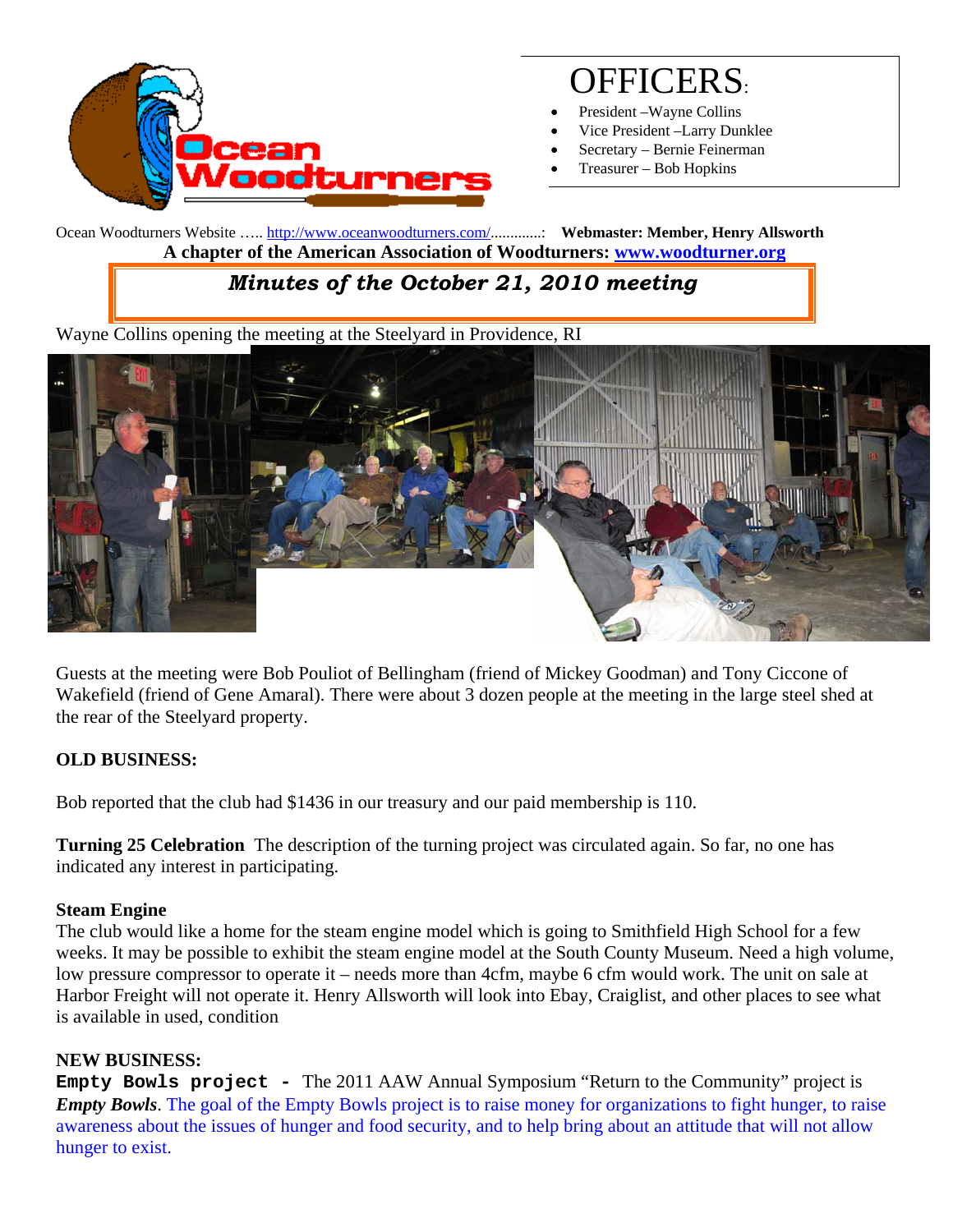Many AAW local chapters have participated in the Empty Bowls project, raising funds and awareness. This year, we'll be up-scaling the project by going world-wide. At the 2011 Symposium Instant Gallery, donated bowls will be collected, displayed and sold. Bowl purchasers, in exchange for their donation, will be given a bowl to keep as a reminder of all the empty bowls in the world.

We (the AAW) would like to issue a request - *a challenge* - for every AAW member to contribute a bowl to the project. We would also like to challenge each chapter to donate 25 bowls to the 2011 Return to the Community project. With the foundation of past local chapter successes, what better way to continue this project…celebrating our woodturning community and woodturning skills, by turning bowls that result in donations to feed the hungry.

Angelo suggested having a "bowl-a-rama" at his shop one day during the Thanksgiving weekend for club members to gather and turn bowls. We could bring our club lathes to add to the lathes in his shop. Other members may also host turning sessions at their shops.

**Whispering Pines conference** a memo about a forthcoming conference at Whispering Pines was circulated and will be sent out to the club members after the meeting. The memo asked for someone to demonstrate woodturning in return for free meals during the conference.

#### **Meeting room**

This was our last scheduled meeting at Steelyard for time being.

Next, and future, meetings at Mike Murray's basement in the Cross Country Cookie Factory at 116 Warren St. in Pawtucket RI. We will be able to leave our library and lathes in the basement. The clubs new Delta lathe and stand is at Woodcraft, our Jet mini lathe is at Jeff Mee's place, and there is a Jet 1236 presently on loan to the Tiverton Middle School which may not be used by the school. There is a drill press and a grinder available in the Cookie Factory basement. Bob Hopkins has a table saw that can be refurbished and brought over for the club.

Angelo reported that artists renting local studio space are paying \$500/month for 600-1200 square feet of space.

Discussion about club future was started about which way to go as a club, not just in finding a new meeting place, but in deciding what the club focus ought to be.

Some members felt that if anyone wants to learn an aspect of woodturning that they do not know, or feel comfortable doing, they should go to another club member who knows more and get some instruction. A few years ago the club posted a list of mentors which needs updating and reposting

Other members felt strongly that, with the closing of craft centers (ex Brookfield in CT, Woodturning in RI dropping classes, schools dropping shop classes in favor of computer labs, etc) ) there are few places for a person, off the street, or just curious, to go to learn which will lead to the withering of turning as our members die off.

Woodturning participation at the Tiverton Middle School has dropped. At one point there were 10-12 students learning turning. This session has 4 students. Our club members provide assistance teaching for the students at the Middle school to support the shop teacher who is not a woodturner.

Oversimplifying - the activists suggest developing a long term plan and finding a site where we can meet, and teach woodturning. The traditionalists suggest all we need is to have a place to meet and exchange ideas. Henry Allsworth and Wayne Collins will draw up a long term plan for the club to consider. It was mentioned that our plans could change depending upon who the officers of the club were after our next election.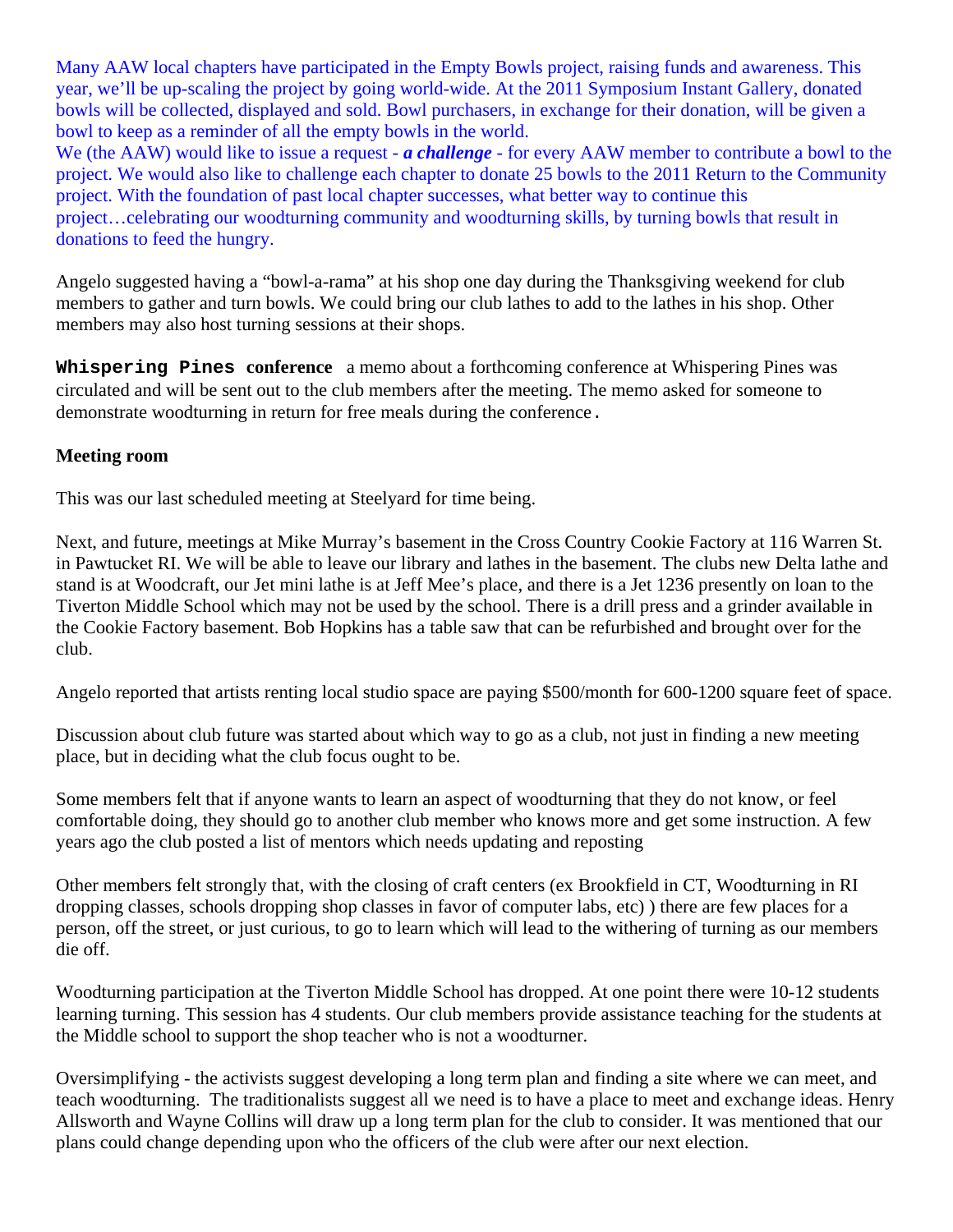**Elections :** As per our by-laws, a nominating committee was drawn up to find officers for next year. The committee is supposed to propose a slate of officers at the November meeting, and the club votes on the officers in the December meeting. The committee consists of Gene Amaral, Tony Scuncio, and Henry Allsworth

## **Show and Tell**

Mickey Goodman showed a number of recently turned items<br>
Small Spalted maple bowl<br>
Lide



Lidded bowl with Drozda inspired finial





Black walnut bowl Dyed and spalted Silver maple bowl